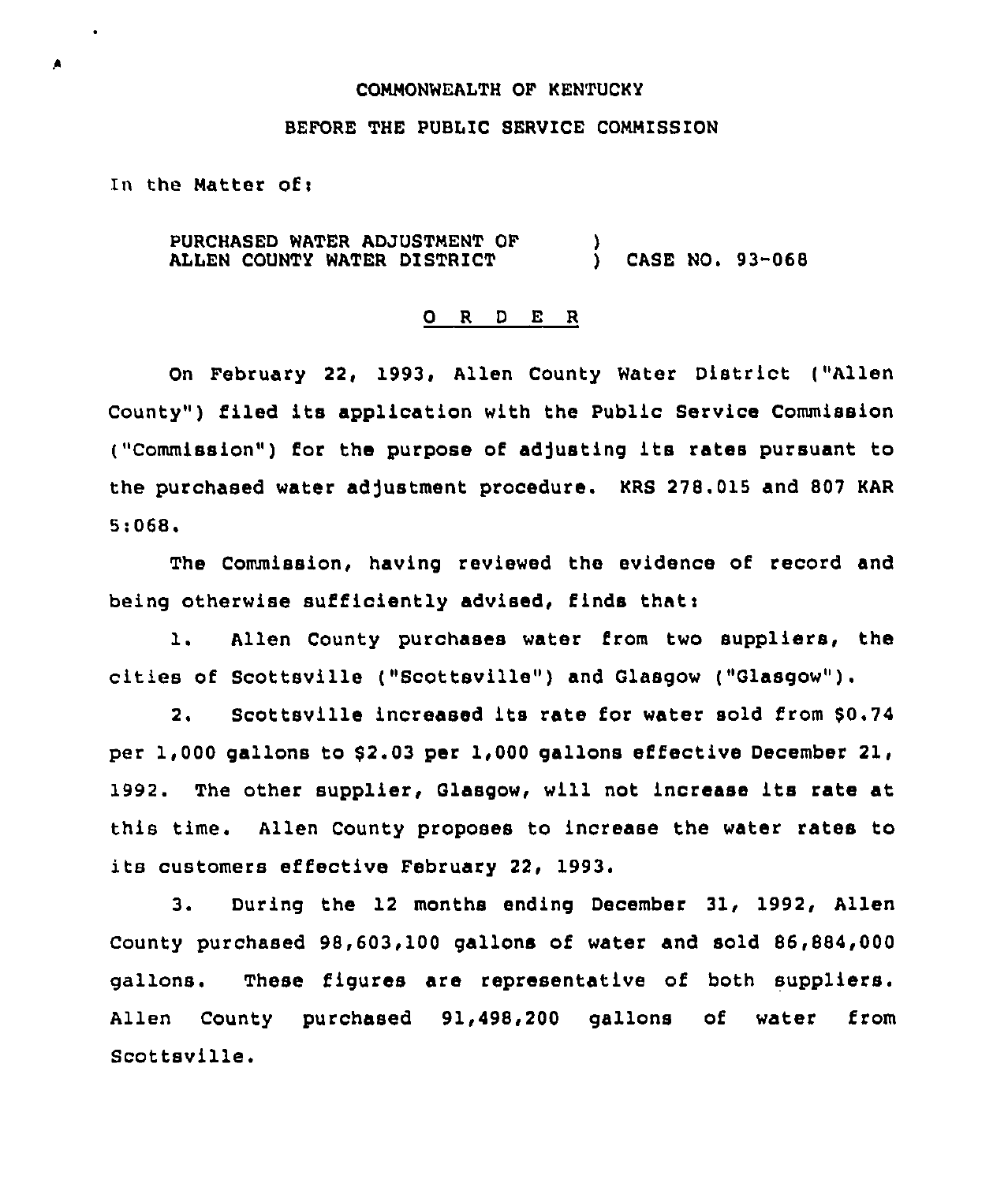4. The increase in Allen County's purchased water cost is \$ 118,032, resulting in a purchased water adjustment of \$1.36 per 1,000 gallons. Based on an average monthly usage of 5,000 gallons, the average bill of Allen County's customers would increase \$6.80 from \$28.00 to \$34.80, or 24.3 percent.

5. The purchased water adjustment of \$1,36 per 1,000 gallons and the rates in Appendix A, attached hereto and incorporated herein, are fair, Just, and reasonable and should be approved.

6. Allen County's proposed tariff is correct and should be approved as filed.

IT IS THEREFORE ORDERED that:

1. The purchased water adjustment of \$1.36 per 1,000 gallons and the rates in Appendix <sup>A</sup> are hereby approved for services rendered on and after February 22, 1993.

2. Allen County's proposed tariffs are approved as filed. Done at Frankfort, Kentucky, this 24th day of March, 1993.

PUBLIC SERVICE COMMISSION

hairman Commissione

ATTEST:

 $\bullet$ 

Executive Director